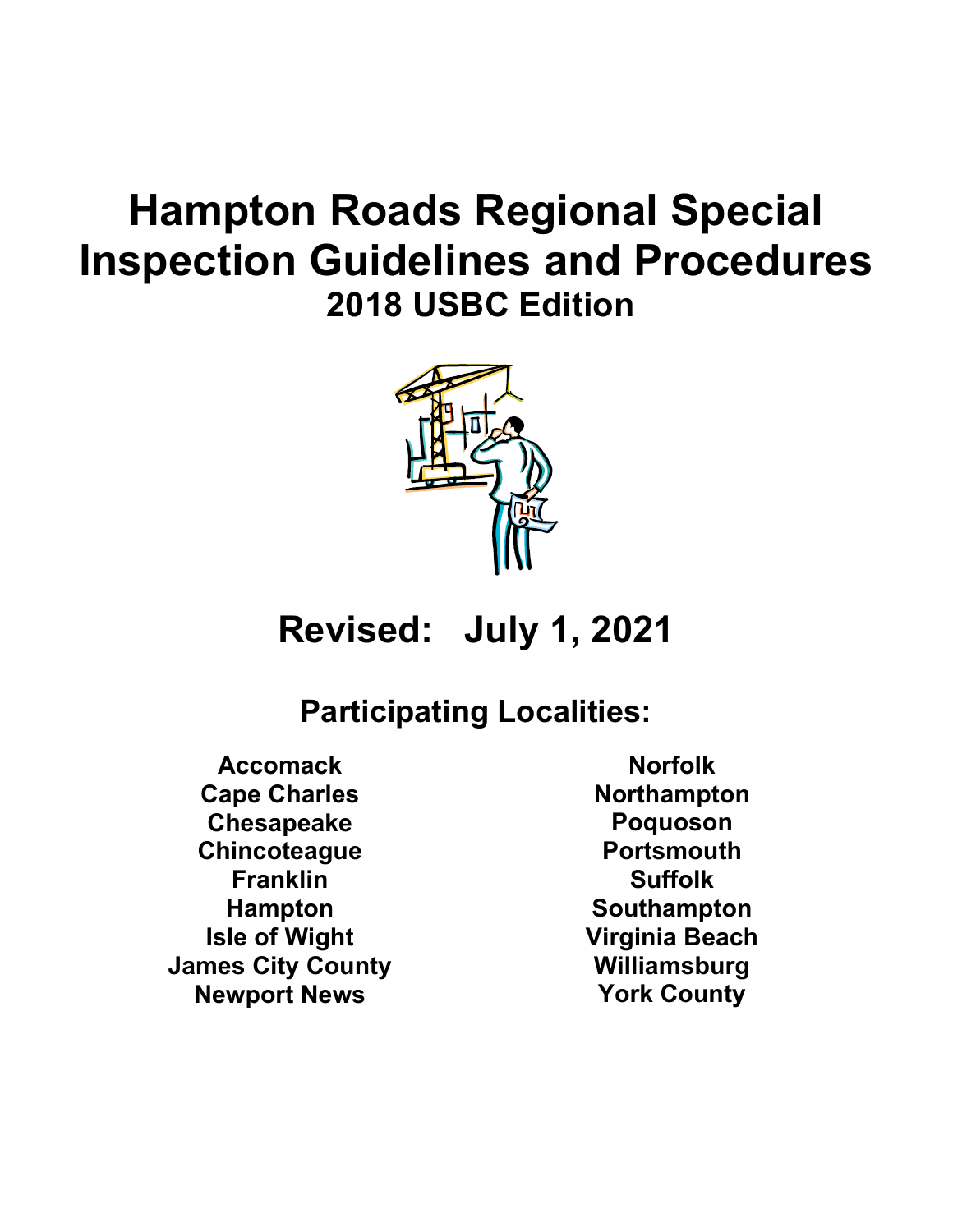## **ACKNOWLEDGMENTS**

The participating localities express our appreciation for the valuable assistance of all of the individuals and organizations who contributed to the creation of and revisions to *Hampton Roads Regional Special Inspection Guidelines and Procedures*. The most recent committee included the following members:

| Steven I. Shapiro, CBO<br>Deputy Director of Community                                                                                                                                                               | Thomas W. Coghill, CBO<br>Director                                                                                                                                                                                    | Michael A. Matthews, P.E.<br>President and CEO                                                                                                                                                                   |
|----------------------------------------------------------------------------------------------------------------------------------------------------------------------------------------------------------------------|-----------------------------------------------------------------------------------------------------------------------------------------------------------------------------------------------------------------------|------------------------------------------------------------------------------------------------------------------------------------------------------------------------------------------------------------------|
| Development (Retired)                                                                                                                                                                                                | <b>Building Safety &amp; Permits Division</b>                                                                                                                                                                         | The Structures Group, Inc.                                                                                                                                                                                       |
| City of Hampton<br>22 Lincoln Street                                                                                                                                                                                 | James City County 101-E Mounts Bay<br>Road                                                                                                                                                                            | 1200 Old Colony Lane<br>Williamsburg, Va. 23185                                                                                                                                                                  |
| Hampton, Virginia 23669                                                                                                                                                                                              | P.O. Box 8784                                                                                                                                                                                                         | (757) 220-0465                                                                                                                                                                                                   |
| (757) 727-6246                                                                                                                                                                                                       | Williamsburg, VA 23187                                                                                                                                                                                                | mmatthews@thestructuresgroup.com                                                                                                                                                                                 |
| sshapiro@hampton.gov                                                                                                                                                                                                 | (757) 253-6821                                                                                                                                                                                                        |                                                                                                                                                                                                                  |
|                                                                                                                                                                                                                      | tcoghill@james-city.va.us<br>(Procedure Coordinator)                                                                                                                                                                  |                                                                                                                                                                                                                  |
|                                                                                                                                                                                                                      |                                                                                                                                                                                                                       |                                                                                                                                                                                                                  |
| William (Bill) Johnson, P.E. (Retired)<br><b>TAM Consultants (Terracon)</b><br>4350 New Town Ave., Suite 203<br>Williamsburg, VA 23188<br>(757) 564-4434<br>bjohnson@tamconsultants.com                              | Michael J. Galli, P.E., D.GE<br>South Region Manager<br>Sr. Vice President<br><b>ECS Mid-Atlantic, LLC</b><br>1643 Merrimac Trail, Suite A<br>Williamsburg, Virginia 23185<br>(757) 229-6677<br>mgalli@ecslimited.com | Scott L. VanVoorhees, AIA<br><b>Vice President</b><br><b>Guernsey Tingle Architects</b><br>4350 New Town Avenue, Suite 101<br>Williamsburg, Virginia 23188<br>(757) 220-0220<br>slvanvoorhees@guernseytingle.com |
| Phillip Williams<br><b>Building Commissioner</b><br><b>Building Safety Department</b><br>City of Norfolk<br>810 Union Street, Suite 508<br>Norfolk, Virginia 23510<br>(757) 633-7274<br>phillip.williams@norfolk.gov | Douglas K. Smith<br>Director of Permits & Inspections<br>Department<br>City of Portsmouth<br>801 Crawford Street, 4th Floor<br>Portsmouth, Virginia 23704<br>(757) 393-8531<br>doug.smith@portsmouthva.gov            |                                                                                                                                                                                                                  |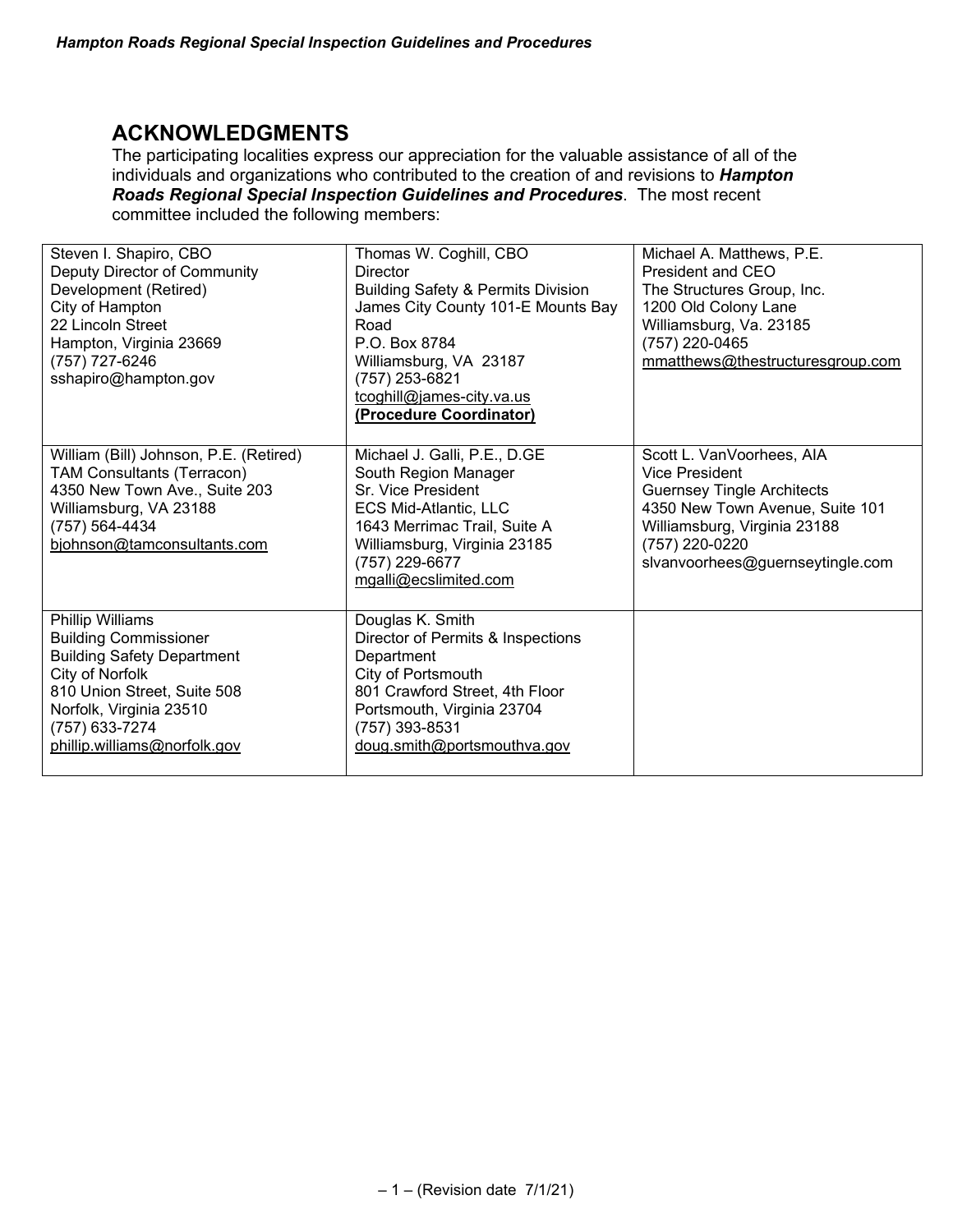| Legacy members who were a contributing part of previous formulations of this document                                                                                                                                                                                                  |                                                                                                                                                                                                                                                                                                                       |                                                                                                                                                                                                          |  |  |
|----------------------------------------------------------------------------------------------------------------------------------------------------------------------------------------------------------------------------------------------------------------------------------------|-----------------------------------------------------------------------------------------------------------------------------------------------------------------------------------------------------------------------------------------------------------------------------------------------------------------------|----------------------------------------------------------------------------------------------------------------------------------------------------------------------------------------------------------|--|--|
| John Catlett, MCP<br>Code Enforcement Director (Retired)<br>City of Alexandria<br>315 King Street, Suite 4200<br>Alexandria, Virginia 22314<br>(703) 838-4360<br>John.catlett@alexandriava.gov                                                                                         | Roland McPherson, P.E.<br>President (Retired)<br>McPherson, Broyles & Associates, P.C.<br>6371 Center Drive, Suite 100<br>Norfolk, Virginia 23502<br>(757) 965-2000<br>rncpherson@mbaeng.com                                                                                                                          | Paul W. Burch, P.E.<br>Senior Engineer, Quality Assurance,<br>McKinney and Company<br>100 South Railroad Ave.<br>Ashland, Virginia 23005<br>(804) 798-1451<br>pburch@mckinney-usa.com                    |  |  |
| James H. Baldridge, P.E.<br>President (Retired)<br>Engineering Consulting Services, Ltd.<br>108 Ingram Road, Suite 1<br>Williamsburg, Virginia<br>(757) 229-6677<br>jbaldridge@ecslimited.com                                                                                          | Sheldon J. Leavitt, AIA, P.E.<br>Leavitt Associates (Retired)<br>4400 Colley Ave<br>Norfolk, Virginia 23508<br>(757) 489-7830<br>sil@leavittassoc.com                                                                                                                                                                 | Douglas H. Murrow, AIA, CBO<br><b>Building Commissioner (Retired)</b><br>City of Richmond Planning and<br><b>Development Review</b><br>900 E. Broad Street<br>Richmond, Virginia 23219<br>(804) 646-7000 |  |  |
| Steven S. Welton, P.E.<br>President,<br>Welton Structural Design, P.C.<br>1901 Governor's Pointe Drive<br>Suite B<br>Suffolk, Virginia 23436<br>(757)238-2009<br>swelton@weltonsd.com                                                                                                  | Richard T. Stack<br>Principal (Retired)<br>McPherson, Broyles & Associates, P.C.<br>6371 Center Drive, Suite 100<br>Norfolk, Virginia 23502<br>(757) 965-2000<br>rstack@mbaeng.com                                                                                                                                    | John Hopke<br>Principal in Charge<br>Hopke & Associates<br>1156 Jamestown Road, Suite C<br>Williamsburg, VA 23185<br>(757) 229-1100<br>John.hopke@hopke.com                                              |  |  |
| Harold W. "Bo" Bohannon, Jr., P.E., CBO<br>Project Engineer (Retired)<br>The Structures Group, Inc.<br>1200 Old Colony Lane<br>Williamsburg, VA 23185                                                                                                                                  | Matt Marshall, Jr, P.E.<br><b>Vice President</b><br>Speight Marshall & Francis<br>2125 McComas Way Suite 103<br>Virginia Beach, Virginia 23456<br>(757) 427-1020<br>mim@smandf.com                                                                                                                                    | Earl H. Inge Jr, P.E.<br>Principal<br><b>Stroud Pence &amp; Associates</b><br>5032 Rouse Drive<br>Suite 200<br>Virginia Beach, Virginia 23462<br>(757) 671-8626<br>earl.inge@stroudpence.com             |  |  |
| Lynn Underwood, CBO<br>Code Official (Retired)<br>City of Norfolk<br>400 Granby Street<br>Norfolk, Virginia 23510<br>(757) 644-6899<br>lynn.underwood@norfolk.gov<br>Pat M. Hughes, CBO<br>Plan Review and Codes Administrator<br><b>Development and Permits</b><br>City of Chesapeake | Chuck Sutton, CBO, MCP<br><b>Inspections Coordinator</b><br>City of Virginia Beach<br>2405 Courthouse Dr., Bldg. 2<br>Va. Beach, Virginia 23456<br>(757) 385-4211<br>cwsutton@vbgov.com<br>C. Craig Hudson, AIA (Retired)<br>Hudson + Associates Architects, PLLC<br>120 W. Queensway, Suite 201<br>Hampton, VA 23669 | Andrew Bankowski<br><b>Plans Examiner</b><br>City of Virginia Beach<br>2405 Courthouse Dr. Bldg 2<br>Virginia Beach, Virginia 23456<br>(757) 385-4211<br>abankows@vbgov.com                              |  |  |
| P. O. Box 15225<br>Chesapeake, Virginia 23328<br>$(757)$ 382-6018<br>phughes@cityofchesapeake.net                                                                                                                                                                                      | (757) 722-1964<br>chudson@hudsonarch.com                                                                                                                                                                                                                                                                              |                                                                                                                                                                                                          |  |  |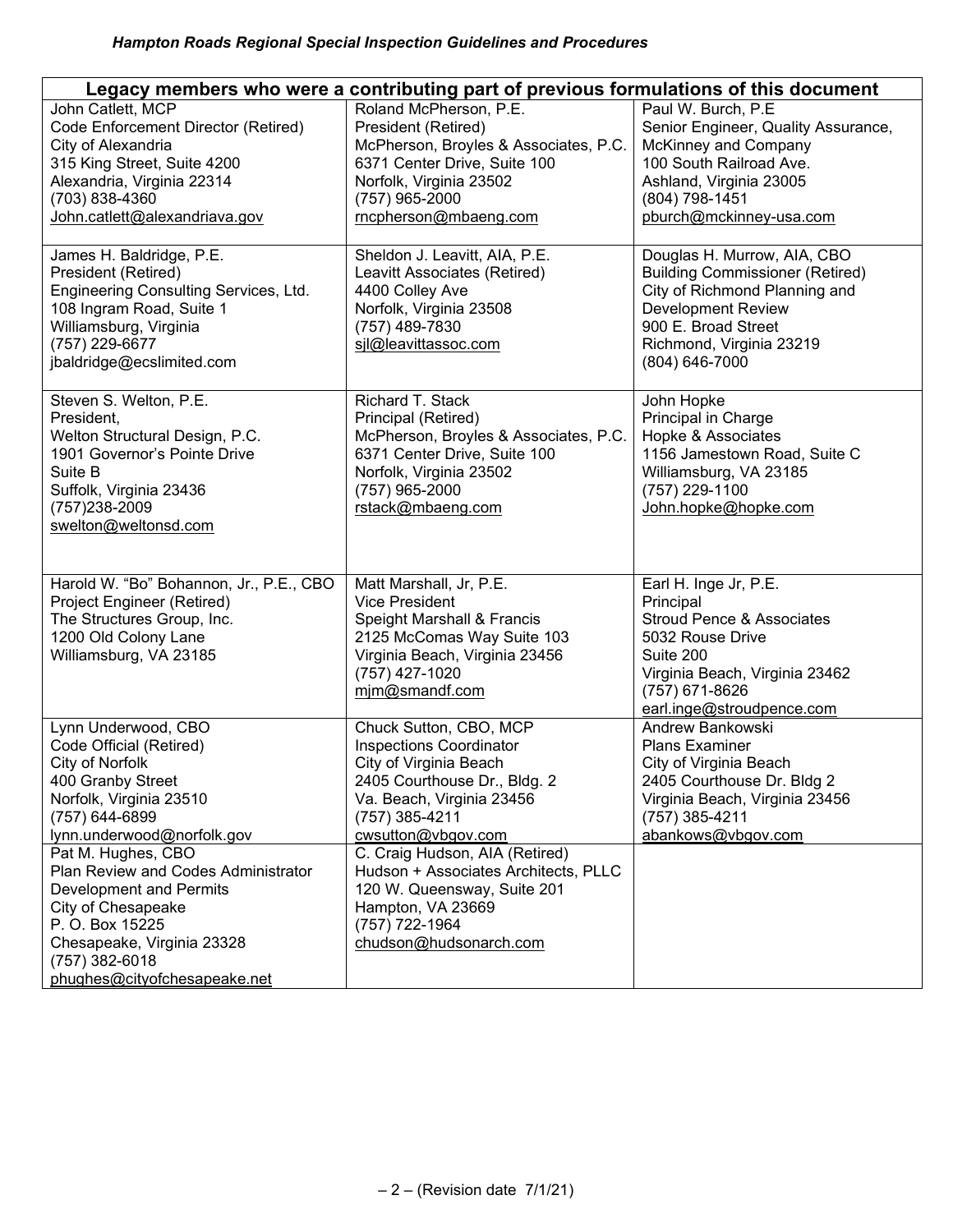# **TABLE OF CONTENTS**

|     | <b>Preface</b>                                                                                            | Page 4                        |
|-----|-----------------------------------------------------------------------------------------------------------|-------------------------------|
| 1.  | <b>Introduction</b>                                                                                       | Page 5                        |
| 2.  | <b>Definitions</b>                                                                                        | Page 6                        |
| 3.  | <b>Responsibilities</b>                                                                                   | Page 9                        |
| 4.  | When Special Inspections are Required                                                                     | Page 10                       |
| 5.  | <b>Special Inspection of Fabricated Items</b>                                                             | Page 10                       |
| 6.  | <b>Special Cases</b>                                                                                      | Page 11                       |
| 7.  | <b>Special Inspector/Materials &amp; Laboratory</b><br><b>Testing Qualifications</b>                      | Page 11                       |
| 8.  | <b>Completing the Statement of Special</b><br><b>Inspections (SSI)</b>                                    | Page 11                       |
| 9.  | <b>Pre-Construction Meeting</b>                                                                           | Page 12                       |
| 10. | <b>Reports of Special Inspections</b>                                                                     | Page 13                       |
| 11. | <b>Final Report of Special Inspections</b>                                                                | Page 14                       |
| 12. | <b>Changes in Design, Construction,</b><br>and Special Inspection Personnel                               | Page 14                       |
| 13. | <b>Referenced Documents</b>                                                                               | Page 14                       |
| 14. | <b>Revisions to this Document</b>                                                                         | Page 15                       |
| 15. | <b>Appendices</b>                                                                                         |                               |
|     | А.<br>Statement/Schedule/Final Report of S.I.<br>В.<br><b>Chart A</b><br>$-3 -$ (Revision date $7/1/21$ ) | <b>Pages 16-21</b><br>Page 22 |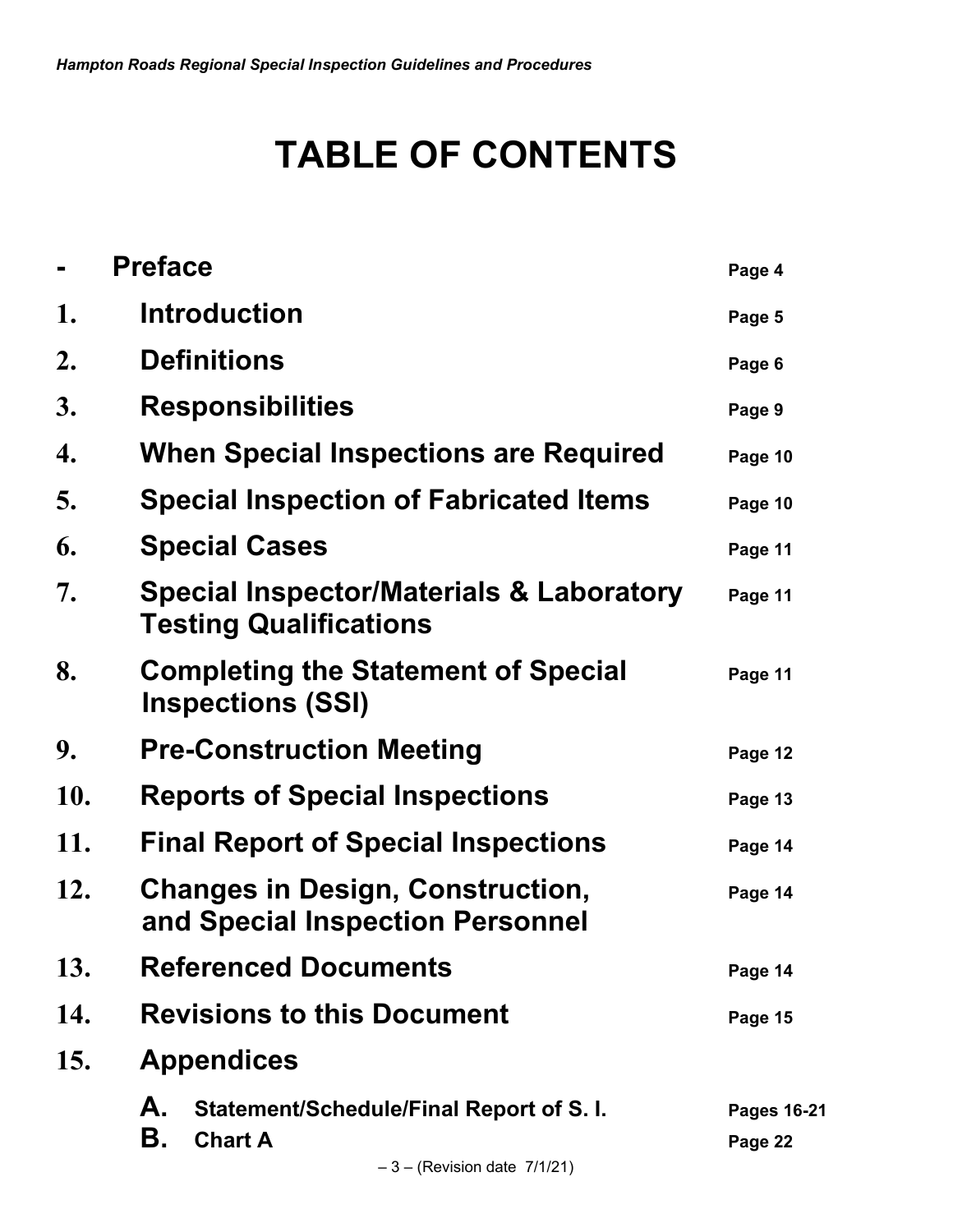## **Preface**

As noted in the BOCA International manual *Designing a Special Inspection Program*,

"The effects of structural failures are far too many to list. The seriousness of such events gained the attention of the U.S. government. In August of 1982, a Subcommittee, chaired by Albert Gore, Jr., held investigative hearings to examine the causes of structural failure and find common problems associated with these conditions. The Subcommittee's ultimate goal was to eliminate those problems; thereby, decreasing the number of failures." (BOCA, P. 2)

To accomplish this goal, the Hampton Roads building safety community has joined together to formulate a uniform set of procedures for the manner in which participating jurisdictions enforce Special Inspection provisions of the Virginia Uniform Statewide Building Code (USBC). The provisions for Special Inspections are intended to provide a higher degree of expertise in the implementation of the structural design for critical aspects of building construction not normally found in the local building department.

The USBC is comprised of three (3) parts, of which Parts I and II are mandatory by the Commonwealth for each locality, while Part III is allowed to be optional per each locality's ordinances. Each part of the USBC incorporates and amends various International Code Council (ICC) codes as its basis. Specifically, Part I of the USBC, titled the Virginia Construction Code (VCC), adopts and amends the International Building Code (IBC) as well as the International Residential Code (IRC), Part II of the USBC, titled the Virginia Existing Building Code (VEBC), adopts and amends the International Existing Building Code (IEBC), and Part III of the USBC, titled the Virginia Maintenance Code (VMC), adopts and amends the International Maintenance Code.

The 2018 USBC adopted by the Code of Virginia on July 1, 2021 incorporates and amends the IBC. Please note all referenced code sections have been made to include any amendments to the IBC made by the VUSBC. The *Hampton Roads Regional Special Inspection Guidelines and Procedures* provides and coordinates the procedures for Special Inspections that are required by both the referenced USBC and IBC. These procedures and guidelines are intended to be useable during the design and permitting process and on the job site by containing the pertinent information needed for successful application of a Special Inspection program.

#### The *Hampton Roads Regional Special Inspection Guidelines and Procedures* includes the following:

- The responsibilities of the Registered Design Professional responsible for the structural design;
- The role of each member of the building construction team to include the Registered Design Professionals, Building Owner, Contractors, the Special Inspectors and Agents, and local Building Official;
- The experience and qualifications necessary to supervise and perform Special Inspections;
- Identification of the required areas of Special Inspections, and;
- Administrative procedures that include a uniform Special Inspection form that is accepted by the participating localities, important definitions, reporting requirements, and conflict resolution procedures.

The purpose of the *Hampton Roads Regional Special Inspection Guidelines and Procedures* is to increase awareness of the Special Inspection requirements and to have a uniform procedure applicable throughout the participating Hampton Roads communities. In addition, the uniform procedure should help reduce problems associated with permitting and performing Special Inspections in participating localities. Should you have any questions or suggestions for future editions of this document, contact the Procedure Coordinator noted on page 1.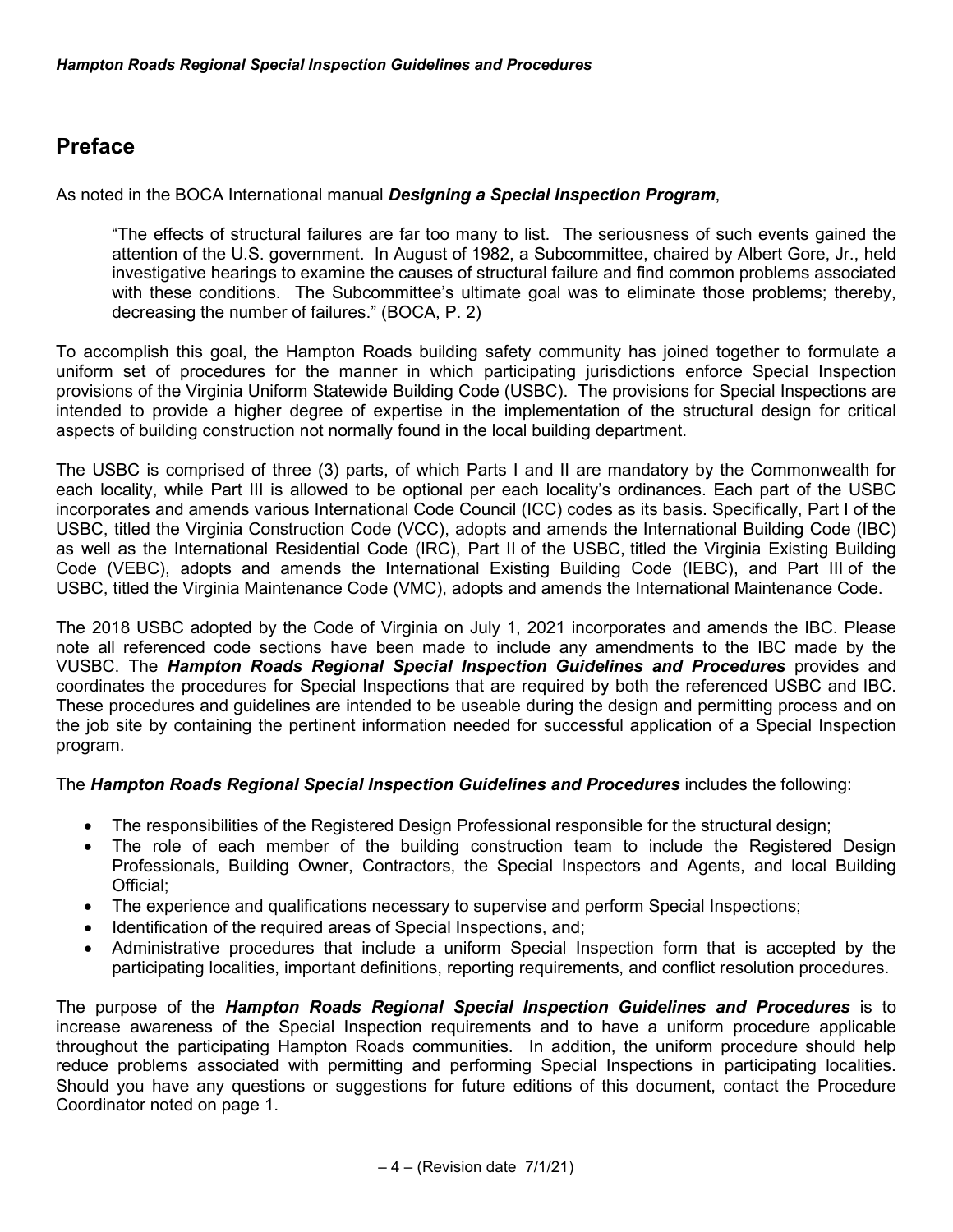## **1. Introduction**

#### **A. Purpose**

The provisions for Special Inspections are intended to provide a higher degree of scrutiny for aspects of construction that, upon failure, would cause significant harm. These aspects of construction include soil suitability analysis, fabrication and installation of structural steel members, cold-formed steel members and decking, certain concrete and masonry construction, fabrication and installation of wood structural elements, pile and pier foundations, sprayed fire-resistant materials, wall panels and veneer systems, EIFS, special cases, and smoke control systems as detailed in the International Building Code (IBC).

The IBC as adopted by reference through the Virginia Uniform Statewide Building Code (USBC) intends that a Registered Design Professional be in responsible charge of the inspection of these special types of construction. The Hampton Roads building safety community has joined together in agreement to implement a uniform procedure for the manner in which jurisdictions enforce the Special Inspection requirements of the USBC and the IBC. This uniform procedure includes the standard for experience and qualifications necessary to adequately control the work being performed, duties of the Special Inspector, reporting requirements, as well as oversight by each jurisdiction. It specifies the type and manner of work and how it is to be performed and supervision required. It also clarifies the requirements for reporting the results and record keeping.

This uniform procedure is intended to safeguard public safety and general welfare through structural strength of building materials by:

- Clearly defining the responsibility of all parties involved in the Special Inspection process;
- Standardizing the necessary qualifications required for Special Inspectors (SI), as well as material testing and laboratories;
- Applying the Special Inspection provisions of the USBC in a consistent manner across the Hampton Roads Community.

#### **B. Background**

Numerous structural failures occurred during the late 1970's and early 1980's throughout the United States. These failures resulted in personal tragedies and tremendous property damage costs. However, most if not all of these failures were predicable in nature and centered on one common theme; lack of an adequate construction inspection process.

In August of 1982, the U.S. House of Representatives, Subcommittee on Investigations and Oversight, chaired by Albert Gore, Jr., held investigative hearings to examine the causes of structural failures. This subcommittee was part of the Committee on Science and Technology. In March of 1984, the Committee on Science and Technology's report titled *Structural Failures in Public Facilities*, House Report 98-621, was presented to the 98th Congress. The following are highlights from this report.

The central issue to be addressed by the Subcommittee was:

"Are there common problems associated with structural failures, the elimination of which would decrease the number of failures?"

While the Subcommittee identified over twenty contributing factors, two common problems were felt to be the most critical: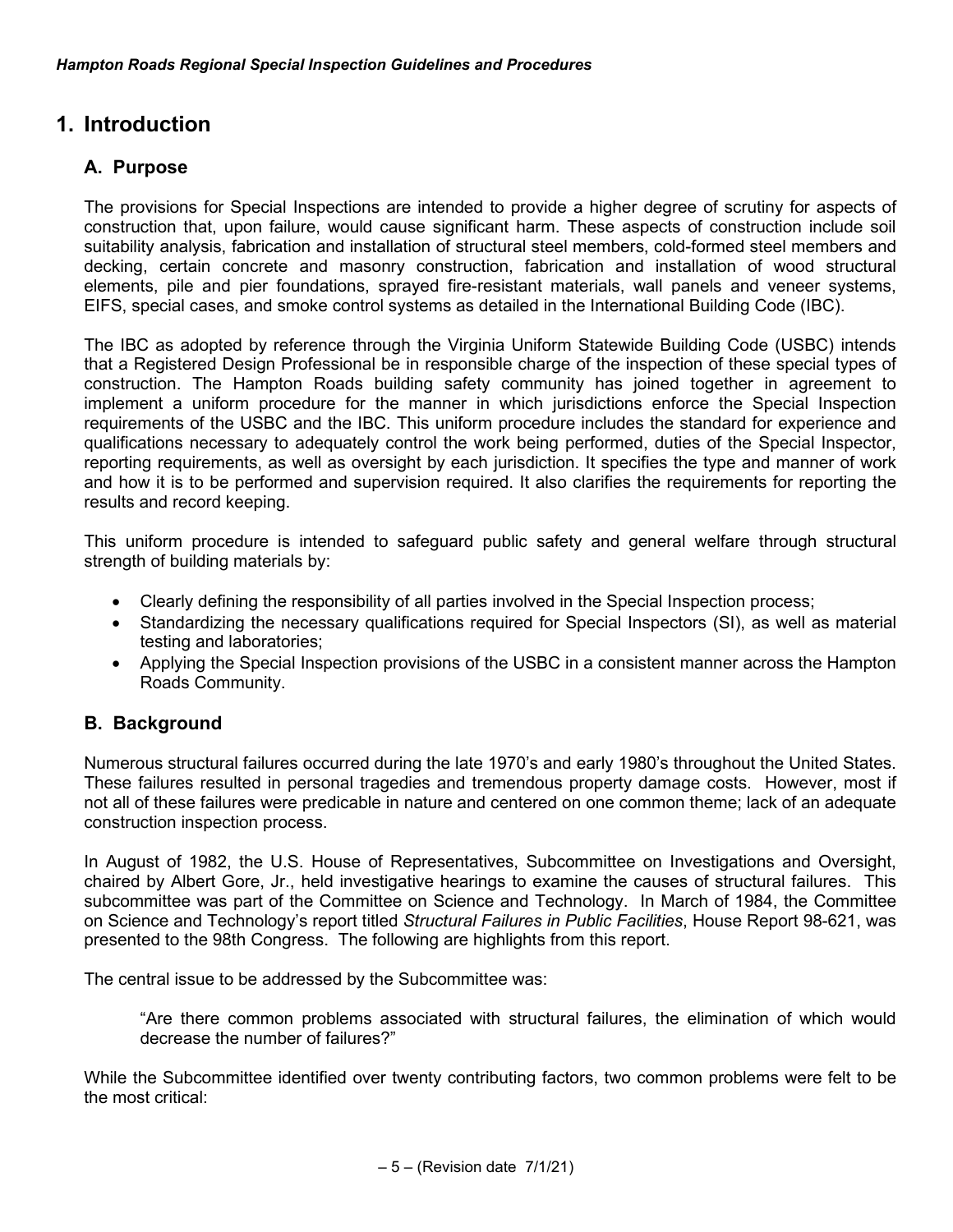- The need for improved organization on construction projects and better communication between participants.
- The need for construction inspection(s) by the Structural Engineer of Record (SER) during the construction of principal structural components.

The Subcommittee found that:

"For a variety of reasons, *the structural engineer of record or his designee is often not present* on the job site during the construction of principal structural components. The absence of the structural engineer has permitted flaws and changes on site to go unnoticed and uncorrected."

The Subcommittee recommended that:

"Professional organizations, such as the Building Officials and Code Administrators International (BOCA), the International Conference and Building Officials (ICBO), and the Southern Building Code Congress International, (SBBCI) should make every effort to ensure that provisions are written into the building codes and adopted in public forum which make the on-site presence of the structural engineer mandatory during the construction of structural components on public facilities."

Model code organizations and Building Officials have attempted to address structural failures by enacting and enforcing Special Inspection provisions since 1987. However, the model codes have fallen short of requiring the Structural Engineer of Record (SER) to serve as the SI.

As time has elapsed and memories fade, Special Inspections and the role of the Structural Engineer of Record in this process have been topics of controversy and confusion in recent years. Many organizations, such as the American Council of Engineering Companies (ACEC) and the Virginia Structural Engineers Council (VSEC) as well as the Council of American Structural Engineers (CASE), agree with the Subcommittee's recommendations and believe strongly that the Structural Engineer of Record or his Designee (Agent) should serve as the SI whenever possible and practical.

## **2. Definitions**

Words used in this procedure shall have a meaning as defined in the USBC and the IBC. Unless otherwise expressly stated, other words and terms shall have the meaning shown in this procedure. Where terms are not defined through the methods authorized by this section, such terms shall have ordinarily accepted meanings such as the context implies.

*Agents of Special Inspector (Agents).* Qualified individuals or agencies working under the direction of the SIs who are providing the inspections and tests necessary to complete the Special Inspection process.

*Approved.* See VCC Chapter 2

*Approved agency.*See VCC Chapter 2

*Approved documents.* Includes building construction documents approved by the municipality including all approved revisions and also fabrication and erection documents approved by municipality including all approved revisions.

*Approved fabricator.* See VCC Chapter 2, 1704.2.5.1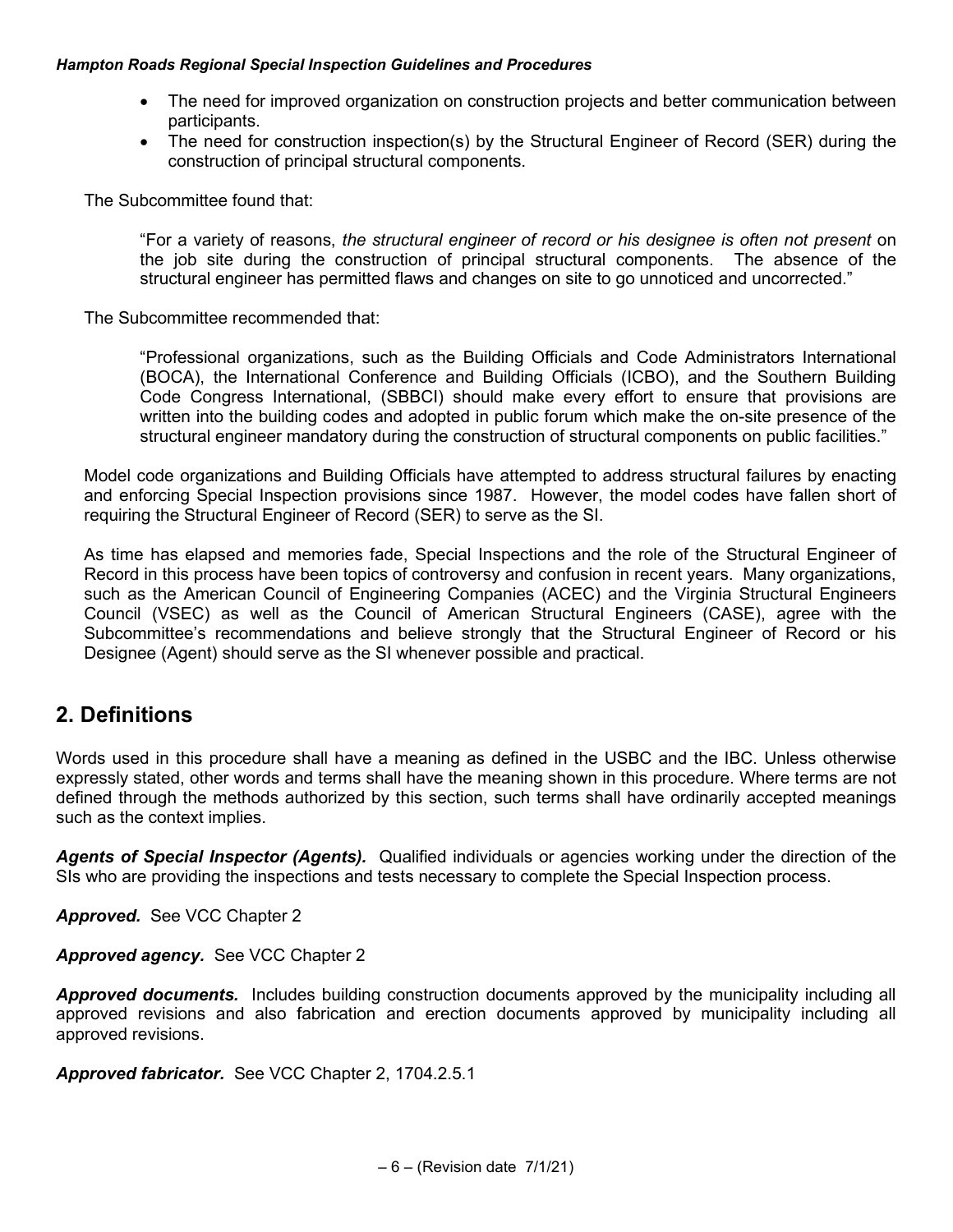*Architect of Record (AR).* The Registered Design Professional (RDP) retained by the Owner to design or specify architectural construction in accordance with the USBC and whose signature and seal appears on the approved architectural construction documents.

#### *Building.* See VCC Chapter 2

*Building Official.* The local government authority charged with the administration and enforcement of the USBC. This shall include any duly authorized technical assistant as specified in the USBC See VCC Chapter 2.

*Certificate of Compliance.* See VCC Chapter 2, 1704.2.5.1

#### *Construction documents.* See VCC Chapter 2

*Contractor:*A General Contractor licensed in the Commonwealth of Virginia (See Commonwealth of Virginia, Title 54.1)

#### *Fabricated item.* See VCC Chapter 2

**Fabrication and erection documents.** All of the written, graphic, and pictorial documents prepared or assembled after issuance of a building permit and in addition to the municipality approved construction documents, describing the design, location, and physical characteristics of the building components or materials necessary for fabrication, assembly, or erection of the elements of the project. (Examples would include, but are not limited to, concrete reinforcing shop drawings, steel fabrication and erection shop drawings, and metal building fabrication and erection shop drawings.)

*Final Report of Special Inspections***.** A certification by the SI which shall indicate that all construction elements subject to Special Inspections as identified by the jurisdiction approved Statement and Schedule of Special Inspections (SSI) for all materials or phases of construction have been inspected prior to concealment, and in the SI's professional opinion and knowledge, the construction project complies with jurisdiction's approved Construction Documents.

*Geotechnical Engineer of Record (GER).* The Registered Design Professional (RDP) retained by the Owner to design or specify earthwork and foundations in accordance with the USBC, and whose seal and signature appear on the jurisdiction approved geotechnical report.

**IBC.** International Building Code as adopted and amended by the VCC

#### *Independence***.** See VCC 1703.1.1

*Inspection.* The continuous or periodic observation of work and the performance of tests for certain building or structural components by the locality and/or third party to establish conformance with jurisdiction approved documents as required by the USBC and the IBC.

**Inspection and testing agency.** An established and recognized agency or agencies, meeting the requirements of ASTM E329 or approved equivalent and accredited, retained by the Owner, independent of the Contractors performing the work subject to Special Inspections, to perform Special Inspections and materials testing required by the USBC and the IBC. See VCC 1703.1 approved agency.

*Inspection Certificate.*An identification applied on a product by an approved agency containing the name of manufacturer, the function and performance characteristics, and the name and identification of an approved agency that indicates that the product or material has been inspected and evaluated by an approved agency. See VCC 113.5.

 $-7 -$  (Revision date  $7/1/21$ )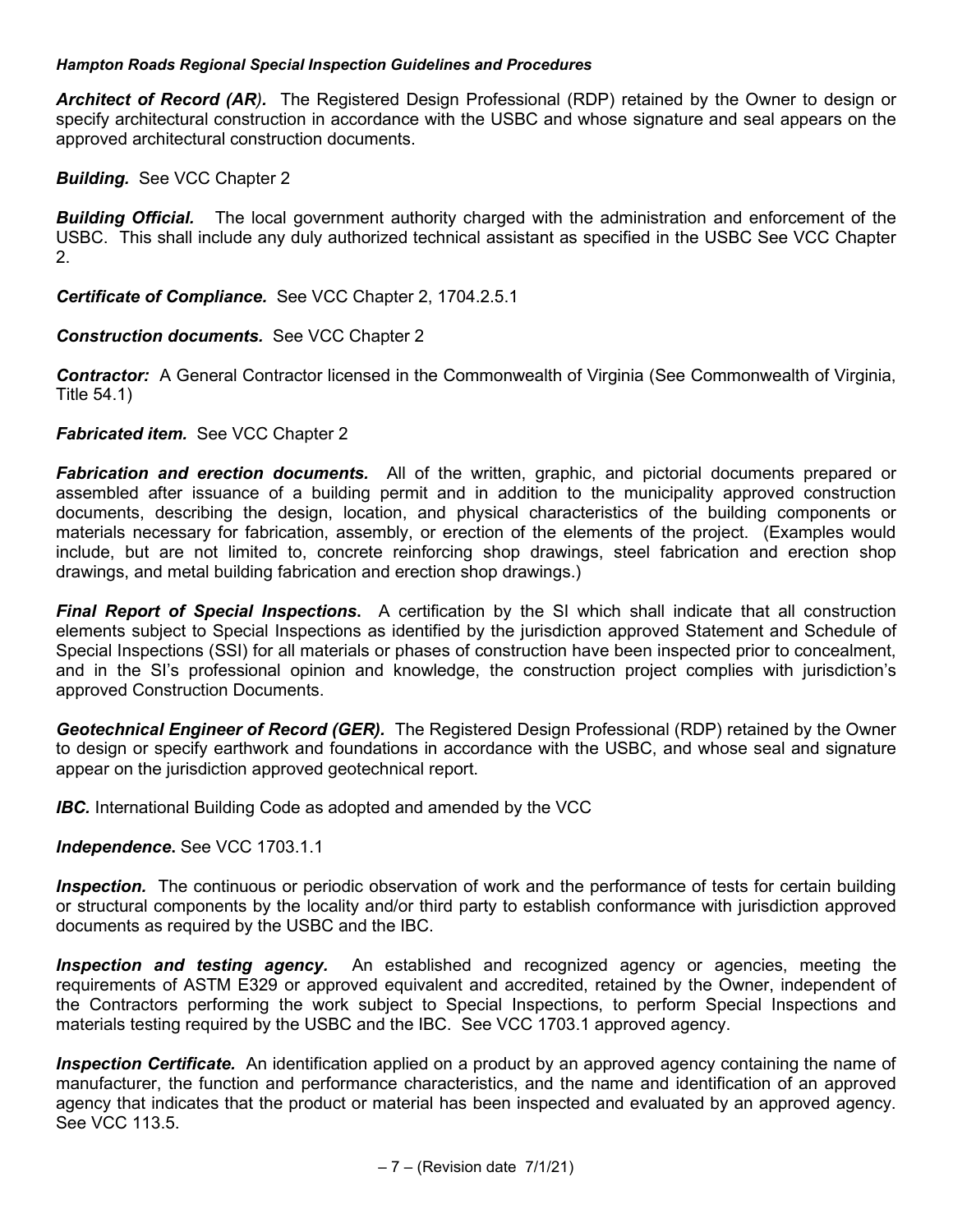*Owner.* See VCC Chapter 2

Personnel. See VCC 1703.1.3

**Pre-engineered structural elements.** Structural elements specified by the SER but which may be designed by a Specialty RDP. (Examples are items such as open web steel joists and joist girders; wood trusses; combination wood, metal and plywood joists; pre-cast concrete elements; prefabricated wood or metal buildings; tilt-up concrete panel reinforcement and lifting hardware.)

**Primary Registered Design Professional of Record (PRDP).** The leader of the design team charged with the preparation of construction documents, either an architect or professional engineer. The PRDP is responsible for determining and interpreting the needs of the client or for coordinating the work of the other members of the design team.

**Primary structural system.** The combination of elements which serve to laterally brace and support the weight of the building's structural shell, the applicable live loads based upon use and occupancy, wind, snow, ice, thermal and seismic environmental loads.

*Registered Design Professional (RDP).*See VCC Chapter 2

*Registered Design Professional in Responsible Charge***.** An architect or professional engineer, licensed to practice architecture or engineering, in direct control or supervision. Section 54.1-400 of the Code of Virginia

*Risk Category.* See VCC Chapter 2, 1604.5

*Shall.* This term indicates mandatory requirements.

*Special Inspection, yes (Y), continuous (C), periodic (P), and not required (N)***.** See VCC Chapter 2, 1704.2

**Special Inspector (SI).** The SI is the Registered Design Professional in Responsible Charge who is directly responsible for Special Inspections, materials testing, and related services as described in the approved SSI. The SI shall be retained by the Owner, independent of the Contractors performing the work subject to special inspection. The SI must be approved by the Building Official. The SI shall be listed as Agent 1 on the SSI. See VCC Chapter 2.

#### *Sprayed fire-resistant materials.* See VCC Chapter 2, 1702.1

*Statement of Special Inspections (SSI).*The SSI is a statement prepared by an RDP and shall be approved by the appropriate RDP(s) of Record and submitted by the permit applicant. The SSI includes the scope (schedule) of the Special Inspection services applicable to a construction project, and the RDP's and inspection and testing agencies that will provide those services. **The SSI is required as a condition for permit issuance in accordance with the VCC and must be approved by the Building Official.** See VCC 1704.2.3.

*Structural Engineer of Record (SER).* The Registered Design Professional retained by the Owner to design or specify structural documents in accordance with the VCC, and whose signature and seal appear on the jurisdiction approved structural construction documents.

*Structural observation***.** See VCC Chapter 2, 1704.6

*Structure***.** See VCC Chapter 2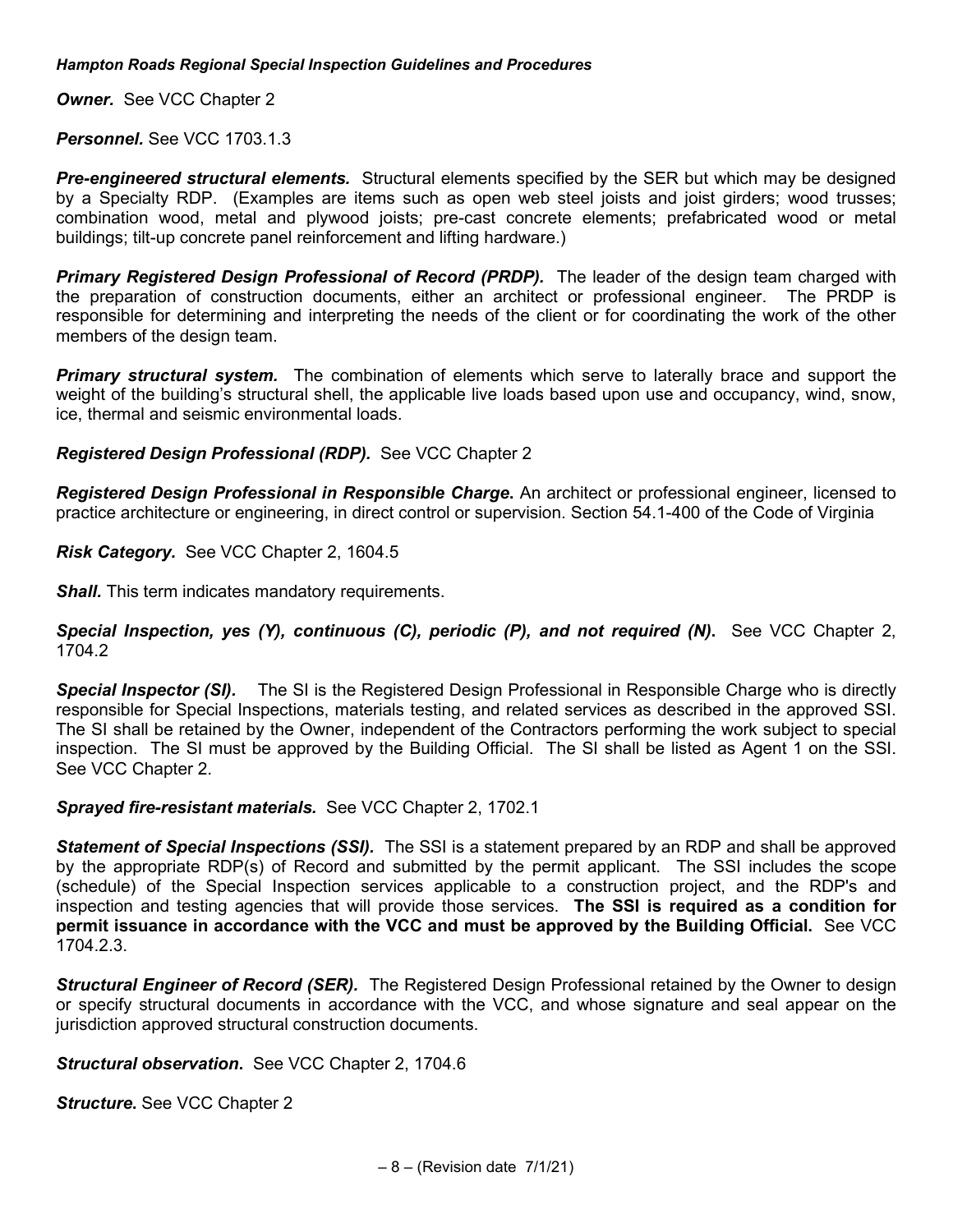**USBC.** The adopted Uniform Statewide Building Code in the Commonwealth of Virginia and includes Parts I, II, and III.

**VCC.** Virginia Construction Code, Part I of the USBC which adopts and amends the IBC.

## **3. Responsibilities**

The **Building Official** is responsible for the issuance of the Building Permit and the Certificate of Occupancy. Prior to issuing the Building Permit, the Building Official will review and approve the Construction Documents, the SSI, and the qualifications of the SI and the Agents. Such qualifications of SI and agents must be submitted by resume to the Building Official for approval prior to issuance of the Building Permit. The Building Official shall review field reports of Special Inspections as directed by these guidelines and procedures. The Building Official has the authority to issue a stop work order if it is found that the approved Special Inspectors or Materials Testing Laboratories are not being utilized to perform required Special Inspections. The Certificate of Occupancy or final inspection shall be issued only after the Building Official has received and approved the Final Report of Special Inspections.

The **Contractor** is responsible for the construction of the project in accordance with the approved Construction Documents and the USBC. In addition, the Contractor is responsible for controlling the quality of construction and for providing the SI and Agents safe access to the elements that require inspection or testing. The Contractor shall coordinate construction related activities, including scheduling and timely notification of the need for Special Inspections and shall cooperate with the project's design professionals, including the SI and Agents. The Contractor shall make the site available for inspections as necessary and shall deliver samples for testing when needed. The Contractor shall respond promptly when informed of nonconforming work. The Special Inspection process does not relieve the Contractor of responsibility for quality control.

The **Owner** shall be responsible for the fees and costs related to the performance of Special Inspection services. The Owner or their authorized agent shall sign the SSI.

The **Primary Registered Design Professional of Record (PRDP)** shall be responsible for informing the Owner of the need to provide for Special Inspections and for assisting the Owner as may be needed to retain the services of an RDP to provide SI services. The selected RDP shall complete a SSI that shall include the SI and all Agent(s). The RDP shall also review and act upon conditions noted in interim special inspection reports.The RDP shall also be responsible for supplying the SI with the necessary copies of current appropriate Construction Documents and approved submittals, fabrication, and erection documents, including those revisions and change orders affecting work to be inspected or tested.

The **Special Inspector (SI)** shall be a Registered Design Professional in Responsible Charge for performing, documenting, managing, and coordinating the Special Inspections and the efforts of the various Agents. Individual Agents may be retained by the Owner or by the SI, but they are responsible to the SI. The SI and agents shall be independent of the Contractors performing the work subject to Special Inspections. The Agents who are responsible for conducting inspections or tests shall be identified in the SSI that is submitted to the Building Official. The SI shall provide copies of inspection reports to the RDP of Record, Owner, Contractor and Building Official. All discrepancies shall be brought to the attention of the Contractor for correction. The SI shall report deviations from the approved Construction Documents to the appropriate RDP of Record for their resolution. Uncorrected work shall be reported to the Building Official and the appropriate RDP of Record.

The **Structural Engineer of Record (SER)** shall be responsible for identifying in the Construction Documents the specific structural Special Inspections to be performed for the project in order to meet the requirements of the USBC and any other requirements specified by the SER. Approval of substitutions/discrepancies/ deviations from the approved Construction Documents must be provided to the Building Official by the SER with a signed and sealed document.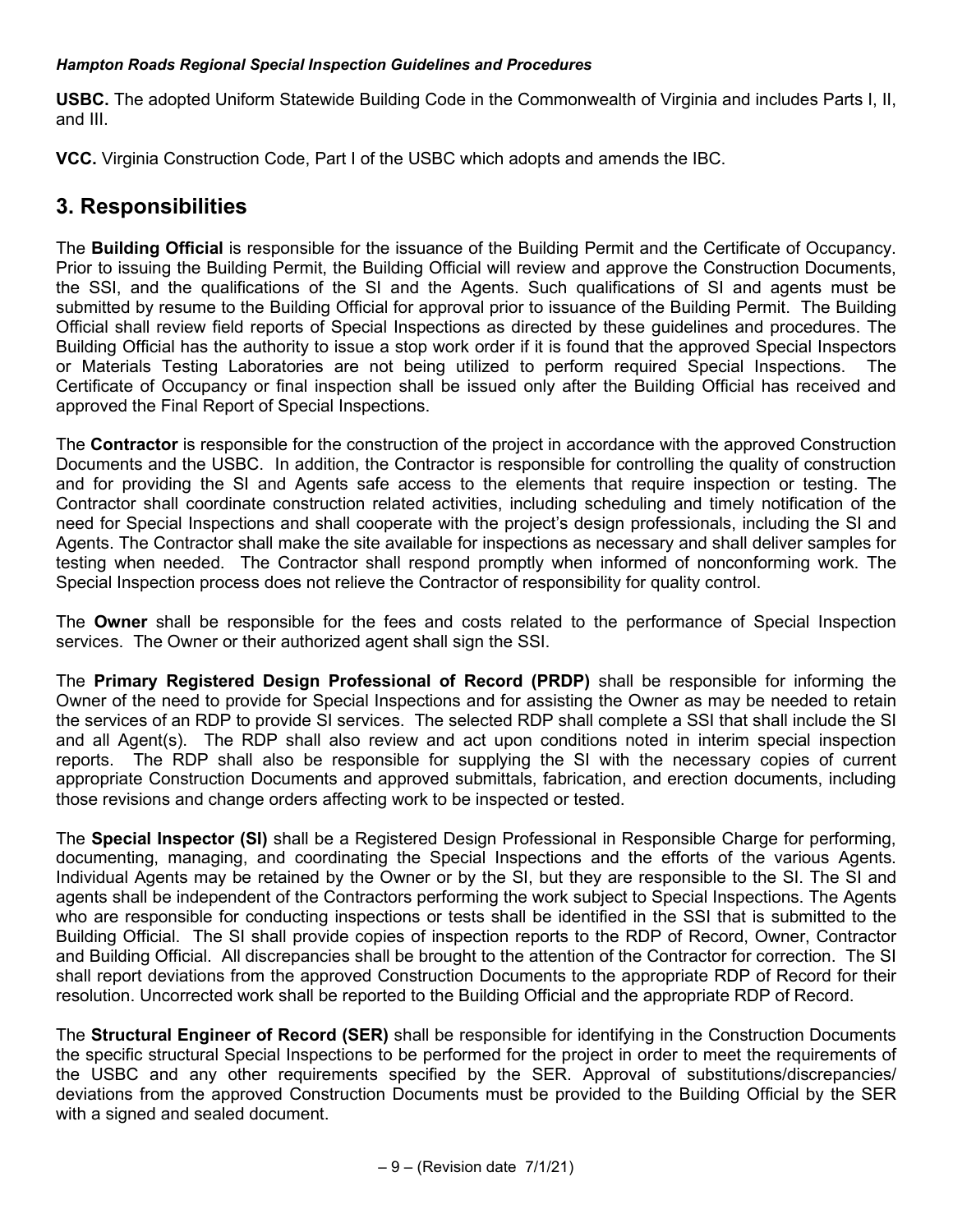## **4. When Special Inspections are Required**

In accordance with Section 111.2 of the VCC, Special Inspections shall be made in accordance with the requirements of Chapter 17. The requirements for Special Inspections shall be determined prior to and are requisite for issuance of the building permit.

Special Inspections are required for building and structural components identified in the VCC when the design of these components is required to be performed by a professional engineer or architect. VCC 111.1 notes information on the types of construction required to be designed by an RDP is included in the "Related Laws Package". CHART A from the "Related Laws Package" which summarizes § 54.1 – 402 of the Code of Virginia is attached.

The Building Official shall be permitted to waive Special Inspections and tests (VCC 1704.2). Additionally, unless otherwise required by the Building Official, Special Inspections and tests are not required for the following:

- One (1) story buildings under 20 feet in height which do not exceed 5,000 square feet in building area (VCC 1704.2); or
- Alterations to Group U structures which do not increase loads in accordance with Sections 603.7.3 and 603.7.4 of the VEBC (VCC 1704.2).
- Occupancies in Groups R-3, R-4 or R-5 and occupancies in Group U that are accessory to a residential occupancy (VCC 1704.2).
- Portions of structures designed and constructed in accordance with the cold-formed steel light-frame construction provisions of Section 2211.1.2 of the VCC or the conventional light-frame construction portions of Section 2308 of the VCC (VCC 1704.2).

Note: Check the requirements for each component of a building or structure listed in VCC Chapter 17 to determine if the exceptions to the requirement for Special Inspections of that component are applicable.

## **5. Special Inspection of Fabricated Items**

Where fabrication of structural, load-bearing, or lateral load-resisting members or assemblies is being conducted on the premises of a fabricator's shop, *Special Inspections* of the *fabricated items* shall be performed during fabrication. The *SI* shall be required to review and verify that the fabricator maintains written procedural and quality control manuals, has the capability to fabricate the items in accordance with the *approved* drawings, standards, and specifications, and complies with the design details and the fabricator's quality control manual (VCC 1704.2.5).

*Special Inspections* during fabrication are not required where the work is done on the premises of a fabricator approved to perform such work without *Special Inspection*. Approval shall be based upon review of the fabricator's written procedural and quality control manuals and periodic auditing of fabrication practices by an *approved agency*. At completion of the fabrication, the *approved fabricator* shall submit a *certificate of compliance* stating that the work was performed in accordance with the *approved construction documents* (VCC 1704.2.5.1).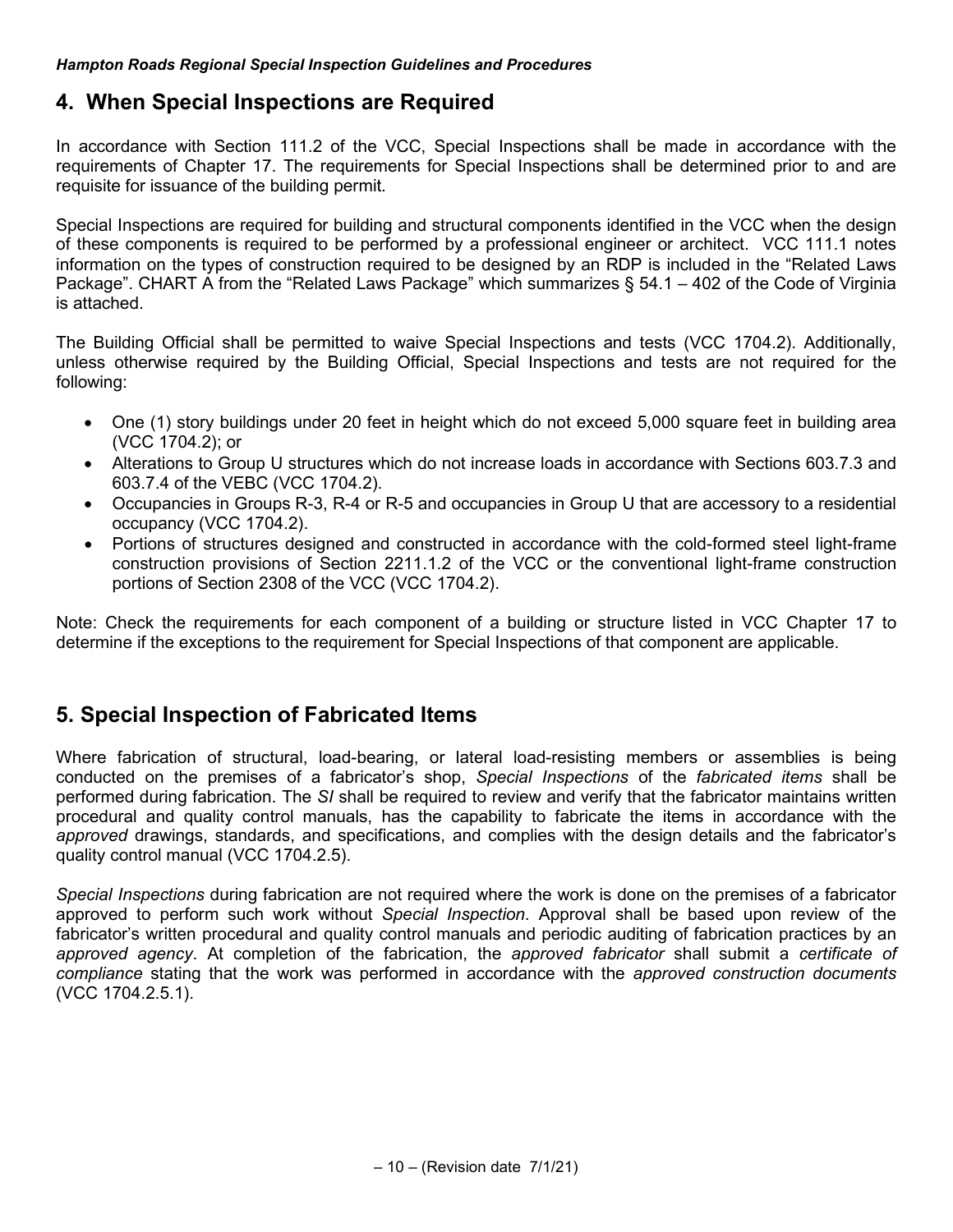## **6. Special Cases**

As per Section 1705.1.1 of the VCC**,** *Special Inspections* shall be required for proposed work that is, in the opinion of the *Building Official or the RDP*, unusual in its nature, such as but not limited to, the following examples:

- Construction materials and systems that are alternatives to materials and systems prescribed by the building code according to VCC 112.2.
- Unusual design applications of materials described in the building code.
- Materials and systems required to be installed in accordance with additional manufacturer's instructions that prescribe requirements not contained in the building code or in standards referenced by the building code.

## **7. Special Inspector/Materials & Laboratory Testing Qualifications**

Special Inspections shall be performed by individuals and Agents that are qualified in accordance with these procedures and are under the direct supervision of an RDP in responsible charge of Special Inspection activities. The RDP shall ensure that the individuals under their charge are performing only those Special Inspections that are consistent with their knowledge and training for the specified inspections in accordance with the edition of ASTM E329 and the USBC that is in force at the time of permit issuance (VCC 1703.1).

The VCC requires that Special Inspections must be conducted under the supervision of an RDP. This places a requirement that the individual responsible for the coordination of Special Inspections (Agent 1) must be a Virginia licensed engineer or architect. Individuals or firms that conduct testing and/or Special Inspections (and the procedures they must follow) must comply with the requirements of ASTM E329. Firms providing Special Inspection services (or qualifications for individual inspectors) may submit documentation demonstrating equivalency by another recognized standard to the minimum qualifications, certification, and experience requirements of ASTM E329. The Building Official may approve the firm or individual after evaluating and determining that equivalency has been met (VCC 1703.1.3).

Individual resumes indicating pertinent training, certifications, and/or other qualifications shall be provided for Special Inspection personnel associated with the project. Written documentation shall also be provided to the Building Official demonstrating the applicable Agency's laboratory accreditation. Each local building department may prescribe the manner of qualification documentation and frequency of updating information regarding firm or individual inspector approval (VCC 1703.1.3).

## **8. Completing the Statement of Special Inspection (SSI)**

A complete SSI shall be provided with the application for building permit. A complete SSI will contain the following:

- The Statement of Special Inspections form shall be completed to include signatures by the parties identified on the SSI to include:
	- o A Registered Design Professional (RDP) is required to complete the Statement and Schedule of Special Inspections. Although not required, typically this is accomplished by a RDP associated with the project design and understanding the critical elements. This can be the Structural Engineer of Record (SER), SI or any other RDP knowledgeable of the project that can execute the form. Their name is typed/printed on the line "Type or print name of the preparer of the Schedule." The Virginia RDP seal and signature of the preparer is to be located above the printed name where indicated.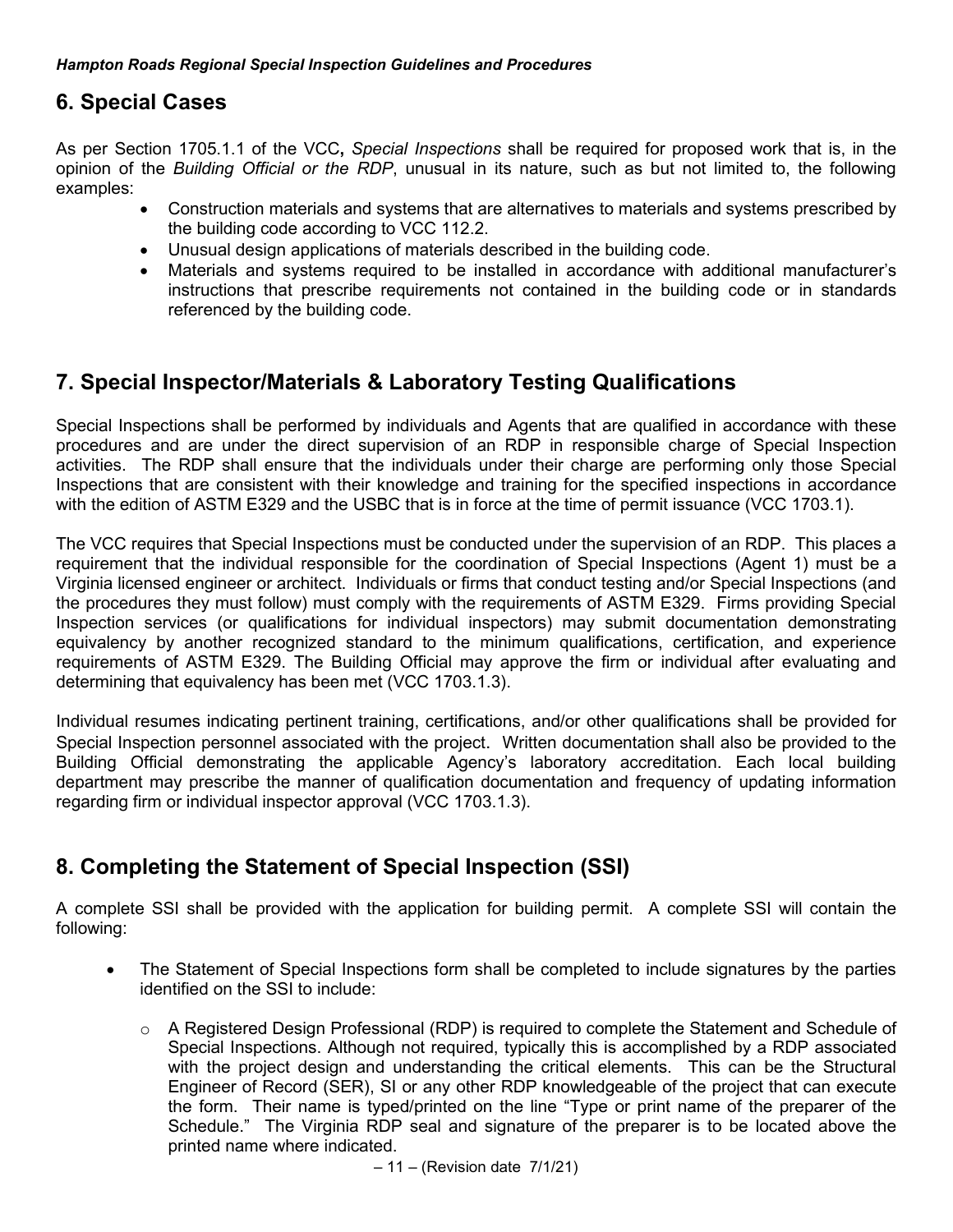- $\circ$  The Applicant's signature is required if the person applying for the permit is different from the Owner. This can be the Owner's authorized representative, a RDP authorized by the Owner or the appropriately licensed Contractor that will be performing the work. The Applicant provides a signature on the "Permit Applicant's Signature" line. If the Applicant and Owner are the same and the Owner has signed on the "Owner's Authorization" line, a seperate signature is not required on this line.
- o The project Owner's authorization is required as they are responsible for the fees and costs of the SI. By signing this form, they acknowledge that Special Inspections are required for the project and agree to notify the Building Official of any changes regarding the Special Inspection agents. The Owner provides a signature on the "Owner's Authorization" line.
- $\circ$  The PRDP of Record for the design provides a signature on the "Primary RDP of Record" line. The Primary RDP of Record is ususally the person with the most direct contact with the Owner. Typically, this would be the primary design professional that coordinated the completion of the plans. By signing, the Primary RDP of Record is not taking on a responsibility for the entire Special Inspection process nor approval of the Special Inspection team. The signature is an acknowledgement that Special Inspections are required on the job based on the design of his/her project, has advised the Owner of their responsibility to provide and pay for Special Inspections, and has assured that Special Inspections are properly called for in the schedule for areas dictated by his/her design are incorporated.
- $\circ$  The SER (if different from the PRDP of Record noted above) signs the SER line. The signature is an acknowledgement that the SER has reviewed the statement to ensure all required inspections dictated by his/her design are incorporated.
- $\circ$  The company name of the SI (Agent 1) is to be typed or printed on "Special Inspector" line. The RDP overseeing the implementation of Special Inspections for the project for the above named company will place his/her signature in the "Special Inspector (Signature)" line.
- $\circ$  The Building Official shall sign the form after all required signatures have been executed, he/she is satisfied that the area(s) of Special Inspections have been properly identified and called for, and he/she is satisfied that the Special Inspection agents and testing laboratories are properly qualified and certified. The signature of the Building Official shall signify acceptance and approval of the Statement/Schedule of Special Inspections.
- The Schedule of Special Inspections shall be included with proper identification of elements requiring Special Inspections continuous, periodic, and not required (C, P, N), as well as the associated Agent(s) responsible for inspection and/or testing.
- Agents for Special Inspections shall be identified to include address, phone number, and responsible party. (Agent 1, Agent 2, Laboratory, etc…) Agent 1 shall always be the primary SI responsible for the coordination of the entire Special Inspection process.
- Proper documentation as to appropriate qualifications and certifications as discussed in Section 7.

## **9. Pre-Construction Meeting**

In accordance with the VCC Section 113.4, the Building Official may designate additional inspections to be conducted during construction. Additional inspections consisting of pre-construction meetings shall be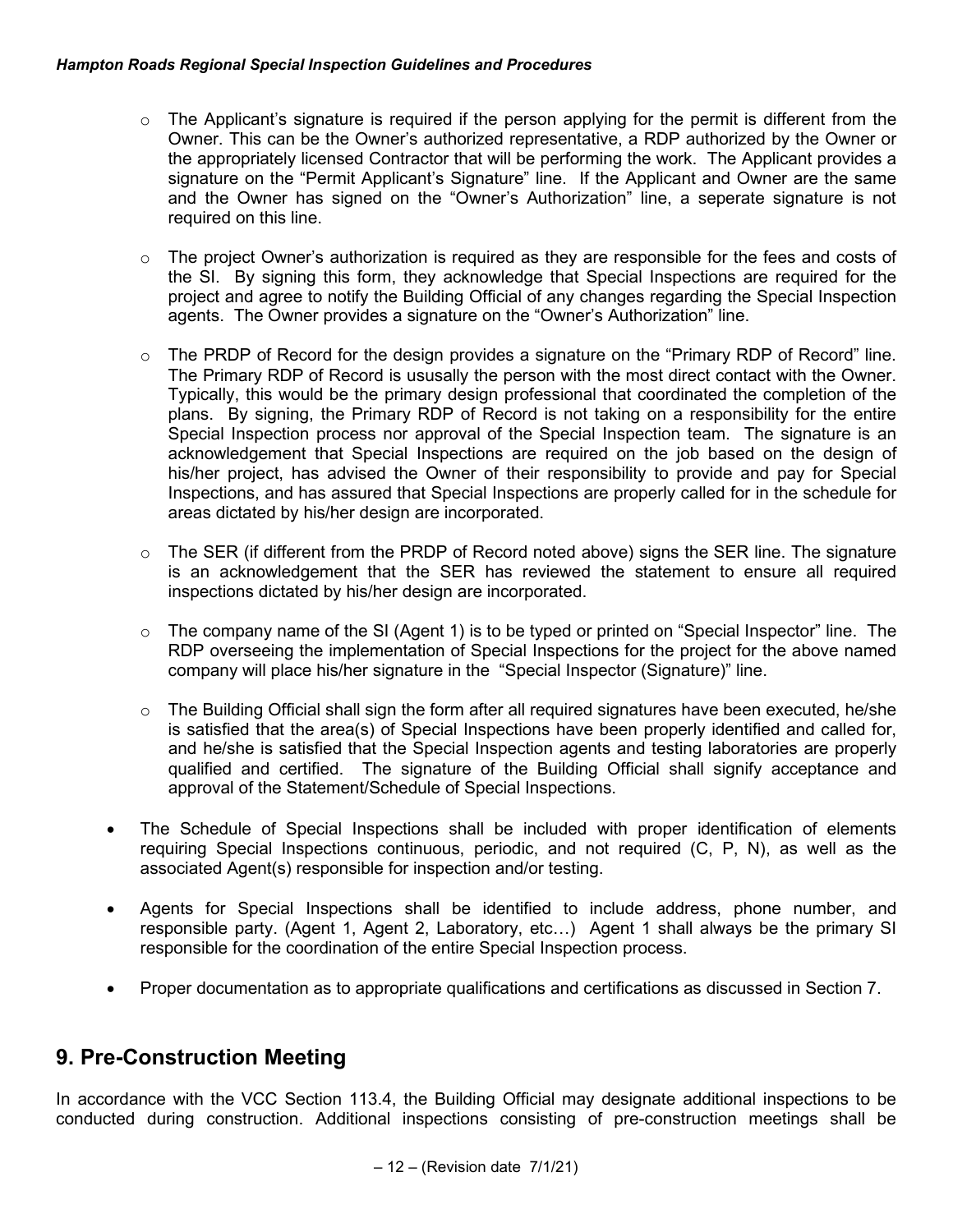conducted by the SI at the start of the project or prior to the construction of the specific trade of work unless specifically waived by the Building Official. The meeting is to be attended by the following individuals:

- Special Inspector
- Special Inspection Agent(s)
- Contractor
- Subcontractor's representatives for each trade of work specified in the SSI

The following individuals are to be notified of the pre-construction meeting and are encouraged to attend whenever possible:

- Owner
- RDP(s) of Record for each scope of work specified in the SSI
- Building Official (or his/her designee)

The meeting should provide a forum to review and explain the following:

- Work to be reviewed as specified in the SSI.
- Inspections performed by the Building Official.
- Timely notification required by the Contractor to the SI of when the work is ready for inspections during the course of the work.
- Procedures to document, correct, re-inspect, and complete items found to be non-compliant or deficient.
- Identification of the RDP designated to resolve field deviations and non-compliant items if different from the RDPs responsible for preparing the construction documents.
- Contact information of individuals involved with the project.
- Discussion of the inspections and testing to be performed.
- Proper submission and distribution of reports and supplemental information.
- Discussion of coordination of all work to be performed in accordance with the Contract Documents and that no changes shall be permitted unless authorized and approved in writing by the RDP of Record for the work in question.
- Special Inspections of fabricated items are not required where the fabricator maintains approved detailed fabrication and quality control procedures *and* periodic inspection of fabrication and quality control procedures by the Building Official. (VCC 1704.2.5)
- Special Inspections of fabricated items are also not required where the work is performed on the premises of a fabricator registered and approved to perform such work based on a review of the fabricator's written quality control manuals *and* periodic auditing of fabrication practices by an approved agency. Upon completion of fabrication, a certificate of compliance must be submitted to the Owner or Owner's Agent for submittal to the Building Official stating such work was performed in accordance with the approved construction drawings. (1704.2.5.1)

A report shall be prepared by the SI indicating that the pre-construction meeting was conducted. The report shall indicate the date and location of the meeting, the attendees, and a brief description of the items discussed. A copy of the report shall be distributed as required in Section 10.

## **10. Reports of Special Inspections**

The SI or agent shall provide a report for each inspection according to the standards of ASTM E329. The SI shall provide copies of inspection reports to the PRDP, SER, Owner, Contractor, and Building Official. The SI shall report deviations from the approved Construction Documents to the appropriate RDP for their resolution before proceeding with the inspection of the deficient work. All inspection and test reports including the pre-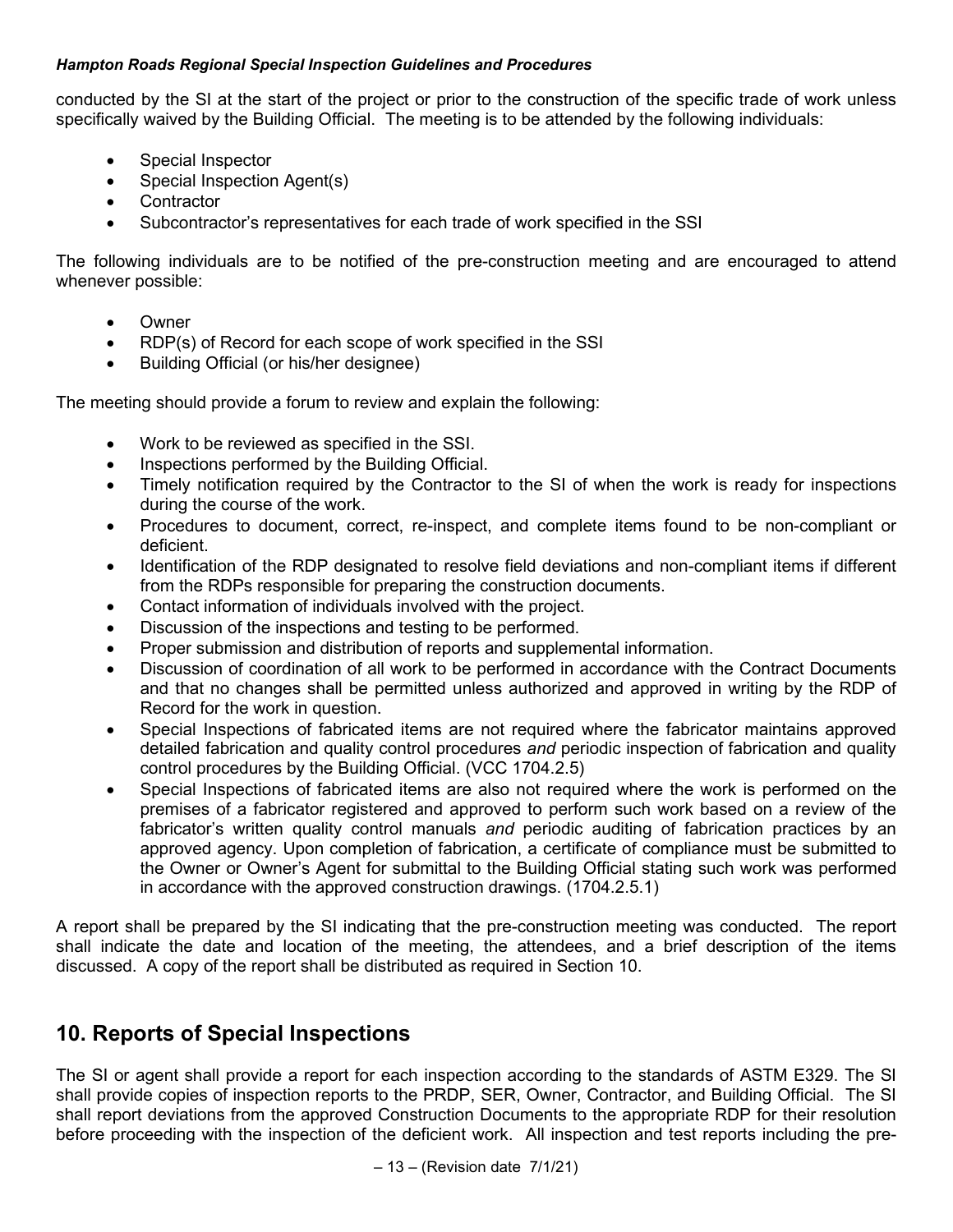construction meeting shall be submitted within seven (7) working days of the inspection, test performed, or meeting conducted. In no case shall inspections be performed by the Building Official that would allow the concealment of work required to be inspected by the SI unless verification has been received that the Special Inspection has been successfully performed.

Special Inspection and testing reports shall indicate that the specified work has been inspected and found to be in compliance with the approved construction documents unless deficiencies are noted. Reports containing deficiencies or non-compliant work shall describe the nature and specific location of the discrepancies.

At the completion of a project, all recorded non-compliant work shall be documented as having been corrected or approved by the RDP(s) of Record or other RDP(s) responsible for any review and approval of deviations or changes from the approved construction documents as appropriate.

Upon request of the Building Official, the SI shall submit a letter indicating completion of a specific area or phase of Special Inspections and testing for a particular construction discipline.

## **11. Final Report of Special Inspections**

Upon completion of all Special Inspections and testing specified on the SSI, the SI shall, after review and approval by the appropriate RDP(s), submit a Final Report of Special Inspections, which includes the completed Schedule of Special Inspections, and if applicable, a Fabricator's Certificate of Compliance as required by VCC 1704.2.5.1 to the Building Official for review and approval. **The Building Official's review and approval are required prior to final building inspection approval or issuance of a Certificate of Occupancy.**

## **12. Changes in Design, Construction, and Special Inspection Personnel**

In the event that the members of the Special Inspections Team or the organizations or individuals contracted as agents to the SIs are changed during the course of construction, the *Owner* shall provide a written notification for such change to the Building Official. Such notice shall identify the replacement organization or replacement individual and shall furnish the documentation necessary; including resume and experience to illustrate such organization or individual is qualified for the work required. The Building Official shall approve or deny such replacement. The *Owner* shall then provide a revised Statement of Special Inspections signed by all parties. A new pre-construction meeting with the Design Team, Construction Team, Special Inspection Team, and the replacement organization or a replacement individual must be provided. The *Owner* shall ensure that there is a timely transfer of information and responsibility to the replacement party.

## **13. Referenced Documents**

- 2018 Edition of the Virginia Construction Code that adopts by reference and amends the 2018 Edition of the IBC published by the International Code Council.
- VCC Chapter 35, Referenced Standards
	- o ACI 318-14 Building Code Requirements for Structural Concrete.
	- o AISC 360-16, Specification for Structural Steel Buildings.
	- o ASCE 7-16 Minimum Design Loads and Associated Criteria for Buildings and Other Structures.
	- o ASTM E329-02, Standard Specification for Agencies Engaged in Construction Inspection and Testing.
	- $\circ$  TMS 402/602-16 Building Code Requirements and Specifications for Masonry Structures.